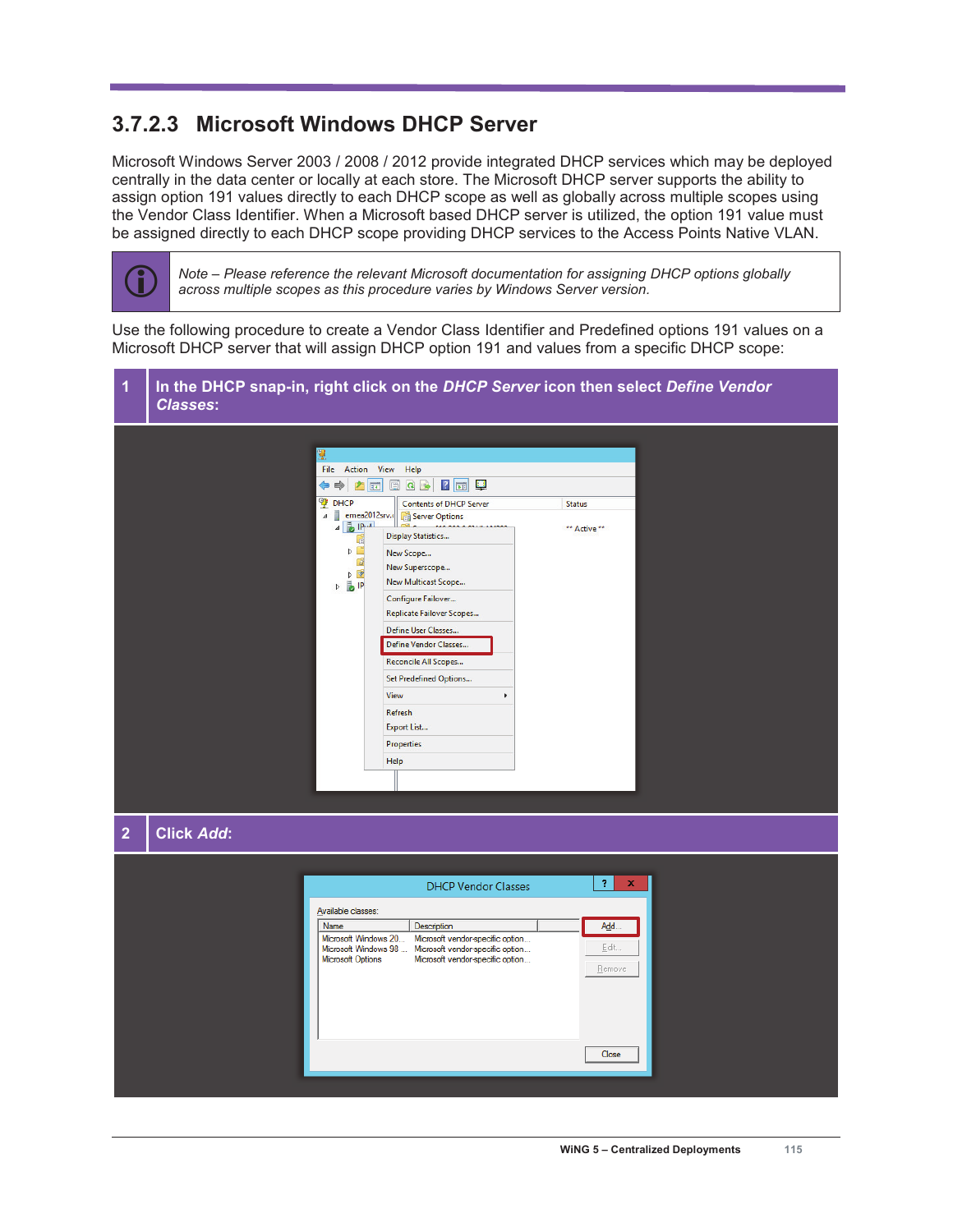**3 Enter the** *Display Name* **and** *Description***. In the** *ASCII* **field type the** *Vendor Class Identifier* **for the Access Point model then click** *OK***. Note in this example the Vendor Class for the AP 7532 Access Points** *WingAP.AP7532* **is defined:** 

|   |                                                                                                        | Display name:<br>WingAP.AP7532<br>Description:<br>AP7532<br>ID:<br>0000<br>10008              | <b>New Class</b><br>Binary:                                                                                                                                                                                                                                               | WingAP.A<br>P7532<br>OK | $\overline{\mathcal{L}}$<br>$\mathbf{x}$<br>ASCII-<br>Cancel |  |
|---|--------------------------------------------------------------------------------------------------------|-----------------------------------------------------------------------------------------------|---------------------------------------------------------------------------------------------------------------------------------------------------------------------------------------------------------------------------------------------------------------------------|-------------------------|--------------------------------------------------------------|--|
| 4 | In the DHCP snap-in, right click on the DHCP Server icon then select Set Predefined<br><b>Options:</b> |                                                                                               |                                                                                                                                                                                                                                                                           |                         |                                                              |  |
|   |                                                                                                        | File Action View Help<br><sup>O</sup> DHCP<br>$4.5$ $Prad$<br>$\triangleright$<br>DE<br>b BIP | ← → <b>△□ □ △  □ □</b><br>Contents of DHCP Server<br>4 emea2012srv.c Server Options<br><b>Display Statistics</b><br>New Scope<br>New Superscope<br>New Multicast Scope<br>Configure Failover<br>Replicate Failover Scopes<br>Define User Classes<br>Define Vendor Classes | Status<br>** Active **  |                                                              |  |

Set Predefined Options... Refresh Export List.. Properties Help

**5 Select the** *Option class* **name created earlier then click** *Add***:** 

| WingAP AP7532<br>Option class:<br>$\mathbf{v}$<br>Option name:<br>$\underline{\mathsf{E}}\mathsf{dit}$<br>Delete<br>Add<br>Description:<br>$\Gamma$ Value<br>Cancel<br>OK | Predefined Options and Values 7 x |  |
|---------------------------------------------------------------------------------------------------------------------------------------------------------------------------|-----------------------------------|--|
|                                                                                                                                                                           |                                   |  |
|                                                                                                                                                                           |                                   |  |
|                                                                                                                                                                           |                                   |  |
|                                                                                                                                                                           |                                   |  |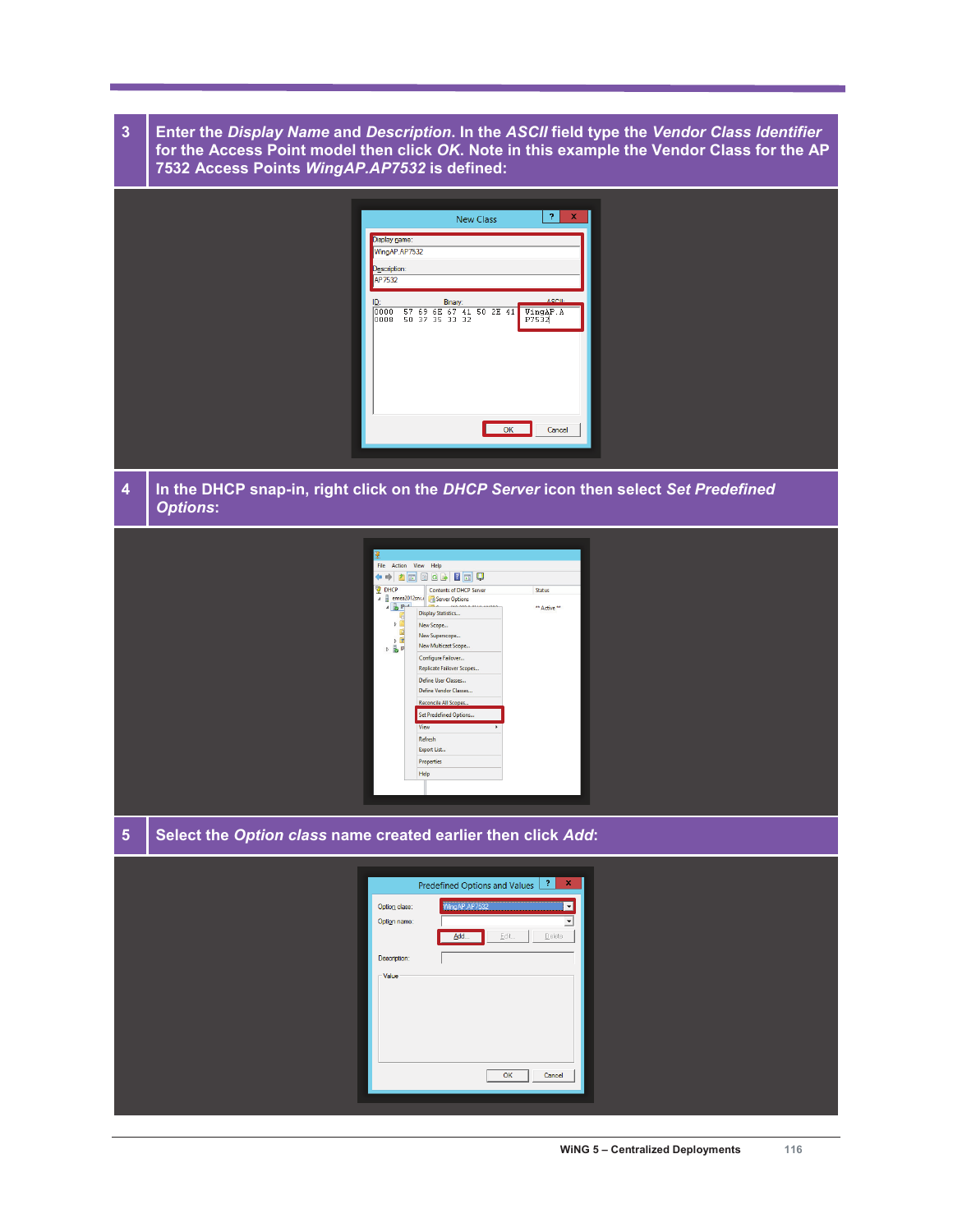## **6 Enter a** *Name* **and** *Description* **for the option then set the** *Data type* **to** *String***. In the** *Code* **field enter** *191* **then click** *OK***:**

| WingAP.AP7532<br>Class:<br>WiNG-Controller-Discovery                                                                                                 |
|------------------------------------------------------------------------------------------------------------------------------------------------------|
| $Name:$<br>Data type:<br>String<br>$\Box$ Array<br>$\mathbf{v}$<br>191<br>Code:<br><b>WiNG Controller IP Address</b><br>Description:<br>Cancel<br>OK |

**7 In the** *String* **field enter the value to provide to the WiNG 5 Access Points. In this example AP 7532 Access Points will be provided the Wireless Controller IP addresses** *192.168.96.7* **and** *192.168.96.8* **and will establish** *Level 2* **IP based MINT links to the Wireless Controllers. Click** *OK***:** 

|  | Option class:<br>Option name:                | $\mathbf x$<br>-2.<br>Predefined Options and Values<br>WingAP.AP7532<br>그<br>191 WiNG-Controller-Discovery<br>ᆋ<br>Edit<br>Add<br>Delete |  |
|--|----------------------------------------------|------------------------------------------------------------------------------------------------------------------------------------------|--|
|  | Description:<br>$\mathsf{-Value}$<br>String: | <b>WiNG Controller IP Address</b><br>pool1=192.168.96.7,192.168.96.8;level=2<br>Cancel<br>OK                                             |  |
|  |                                              |                                                                                                                                          |  |

**8 In the DHCP snap-in, select a DHCP scope then right click on** *Scope Options* **then select**  *Configure Options***:**